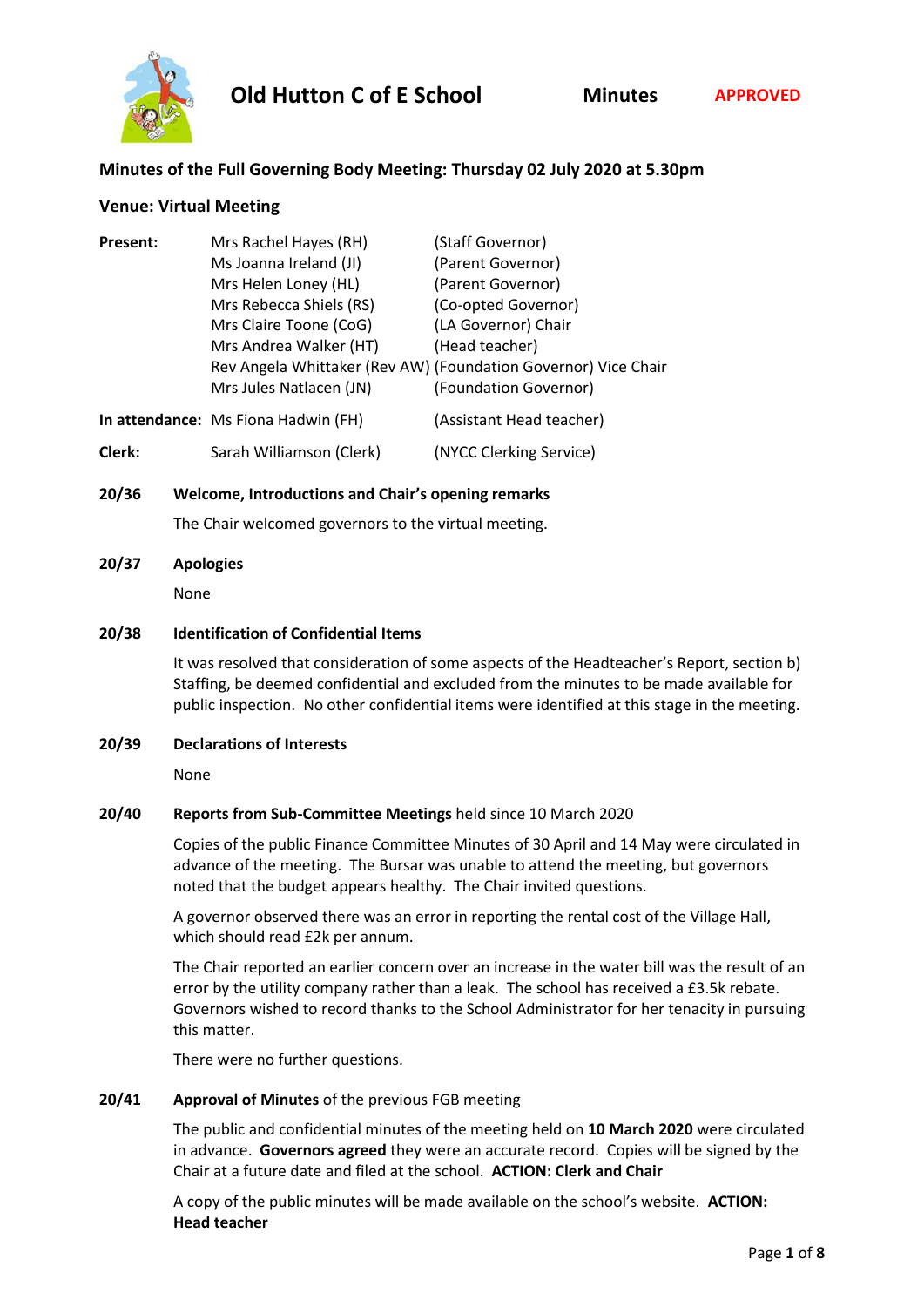

#### **20/42 Matters arising:**

- a) Governors noted there has been no further progress on the following items due to the Covid-19 lockdown.
- 20/26a) Update on disabled parking bay:
- (20/26b) Extending the bus service
- (20/29e) Boiler update

## b) **(20/28b) Updating of school website**

The HT reported some staff have been working on subject areas and class pages for the website. The content is not yet published. What else needs doing? Much needs to be updated and must be completed by January 2021. The HT asked the Clerk to provide updated governor attendance and business interest information for the summer term. **ACTION: Clerk**

## **20/43 Headteacher's Report**

A copy of the Head teacher's Report was circulated in advance of the meeting.

**a) School data**

There are 97 pupils on roll.

The school is operating two class bubbles, attended by 17 children. A large proportion of the school's SEN children, 2 children with EHCPs, 3 in receipt of Pupil Premium (PP), 1 child with Free school meals, and key worker children are attending. The bubbles are working well.

Expected pupil numbers for September are 94.

## **b) Staffing update, including leadership proposal**

## Advisory work

The HT gave governors a summary of the advisor's role she has been carrying out up to the Spring term. This brought £41k revenue to the school in the previous financial year. The Chair thanked the HT for her hard work that results in the significant income that enables the current 4.5 class structure and high level of TA support in the school, which otherwise would be unaffordable.

The HT summarised the changes to this General Advisor role and the future commitment to NLE Advisory work detailed in the HT's report, outlining the impact on and benefits for the school. A new programme the School Recovery Offer involves 5 days' NLE remote support to a school, making a positive impact on the school budget of £2.5k. The HT has accepted this work for 1 school paid at £500 per day into the school budget (so good financial **impact** to school will be £2500).

## Summer Staffing

The Assistant Headteacher (AHT) has reduced this role from 0.8 to 0.2fte, but increased her teaching role to 0.4fte, a total of 0.6fte (3 days). The HT will ensure that any advisory or NLE work does not exceed 2 days per week and that it will be scheduled to coincide with days when the AHT is in school.

The HT outlined all other staff changes for the summer term detailed in the HT's Report. There have been some reductions and 3 changes to TA staffing. The costs of these staffing changes will not be clear until the budget review in October. The HT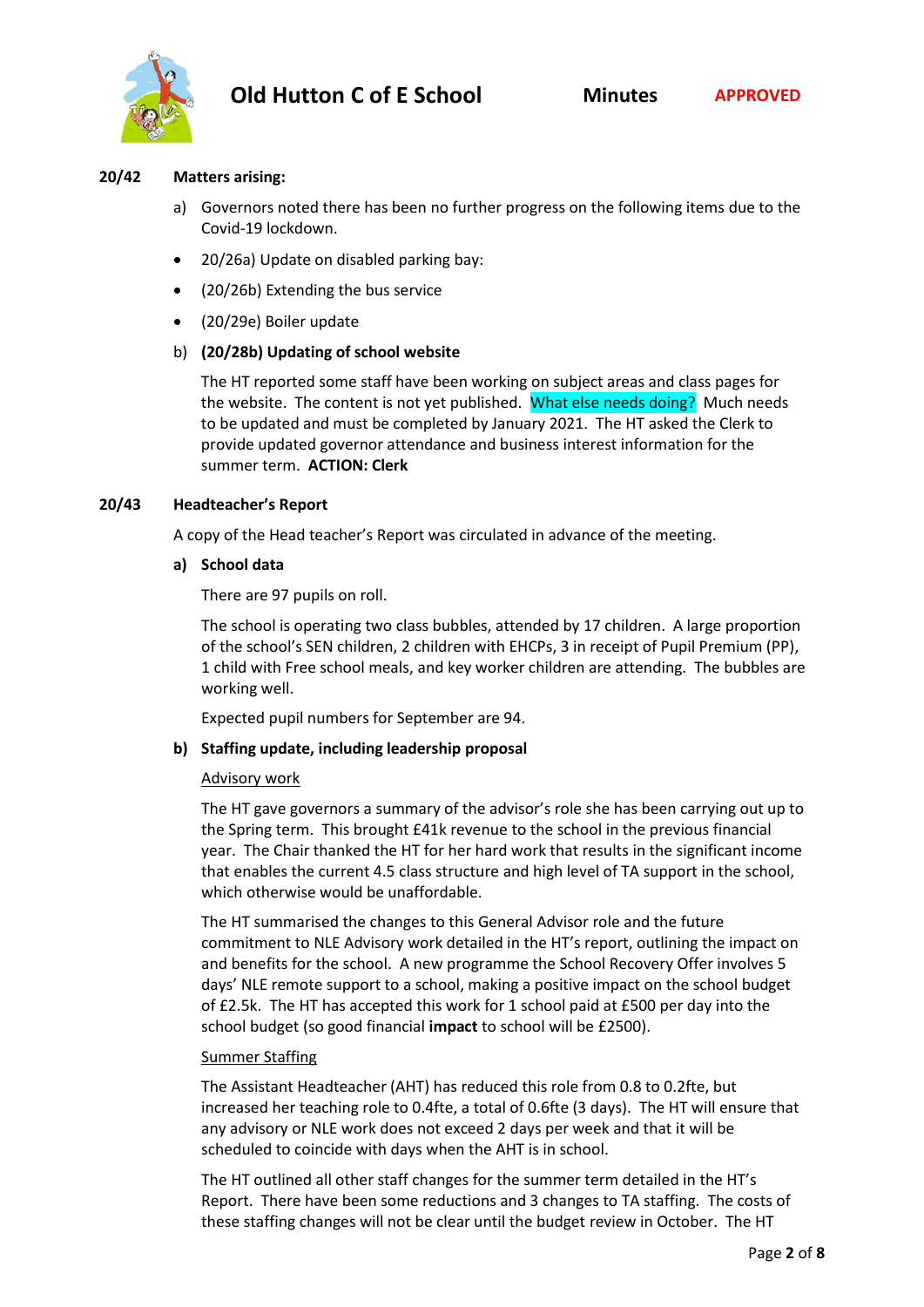

reported reduced spending in some areas but increased spending in others such as PPE and cleaning.

#### September Staffing

The outline of staffing for the September term does not currently include any changes that may be required for September to meet the requirements set out in the latest government guidance. New guidance was published to schools today. The HT will consider this new advice and update the current planning to share with governors. **ACTION: Headteacher**

#### Leadership

The structure will continue as per summer term in the Autumn term. The HT outlined a proposed change to the school's leadership structure from January 2021.

**Governors agreed** further discussion of this item should be recorded in a confidential minute.

[*At 6.48pm the HT, Mrs Hadwin and Mrs Hayes returned to the meeting*].

The Chair advised the Headteacher of the GB's decision to fully support the proposal.

The HT thanked the GB for their support and understanding.

The teaching, staffing and class structure for September is outlined in the HT's report and has all been shared with parents in a newsletter. Governors noted that whilst this is the ideal plan it may require adjustment for September.

What does HLTA stand for? Higher Level Teaching Assistant, one who can take a class. The HT informed governors that two TAs are to be recognised as HLTAs for the work they are doing.

## **c) Safeguarding, Health & Safety and Premises**

From 20 March the school temporarily closed due to the Covid-19 lockdown and reopened on 23 March as a childcare facility for vulnerable and key worker children but closed again fully on 24 March due to lack of demand.

Detailed risk assessments were undertaken and shared with staff prior to the reopening of the school on 9 June to groups of vulnerable, keyworker, Y6 and R/Y1 pupils.

The taps in the bathroom have been fixed at no extra cost. A leak was also discovered and mended prior to children returning to the school; very important given the need for handwashing.

The HT notified governors of a change to the risk assessment from 29 June, agreed with the Chair, Mrs Hayes and Mrs Loney. T**o** meet increased demand for R/Y1 places over the current RA limit of 8 pupils, the Class 1 bubble has been extended into the Class 2 space, with the door open and an additional teacher to assist supervision when all pupils are at desks . The Class 1 bubble has increased to 12 pupils plus 4 staff. This arrangement is working well.

How does the Class 1 teacher feel about the proposal? Very happy. There are 3 areas in the classroom where staff can stand as well as children being 1m apart. As much time as possible is being spent outside. There is space to move around.

How can teachers move between desks if they are 1m apart? There is space between desks but children have to be more self-sufficient. Activities are designed to be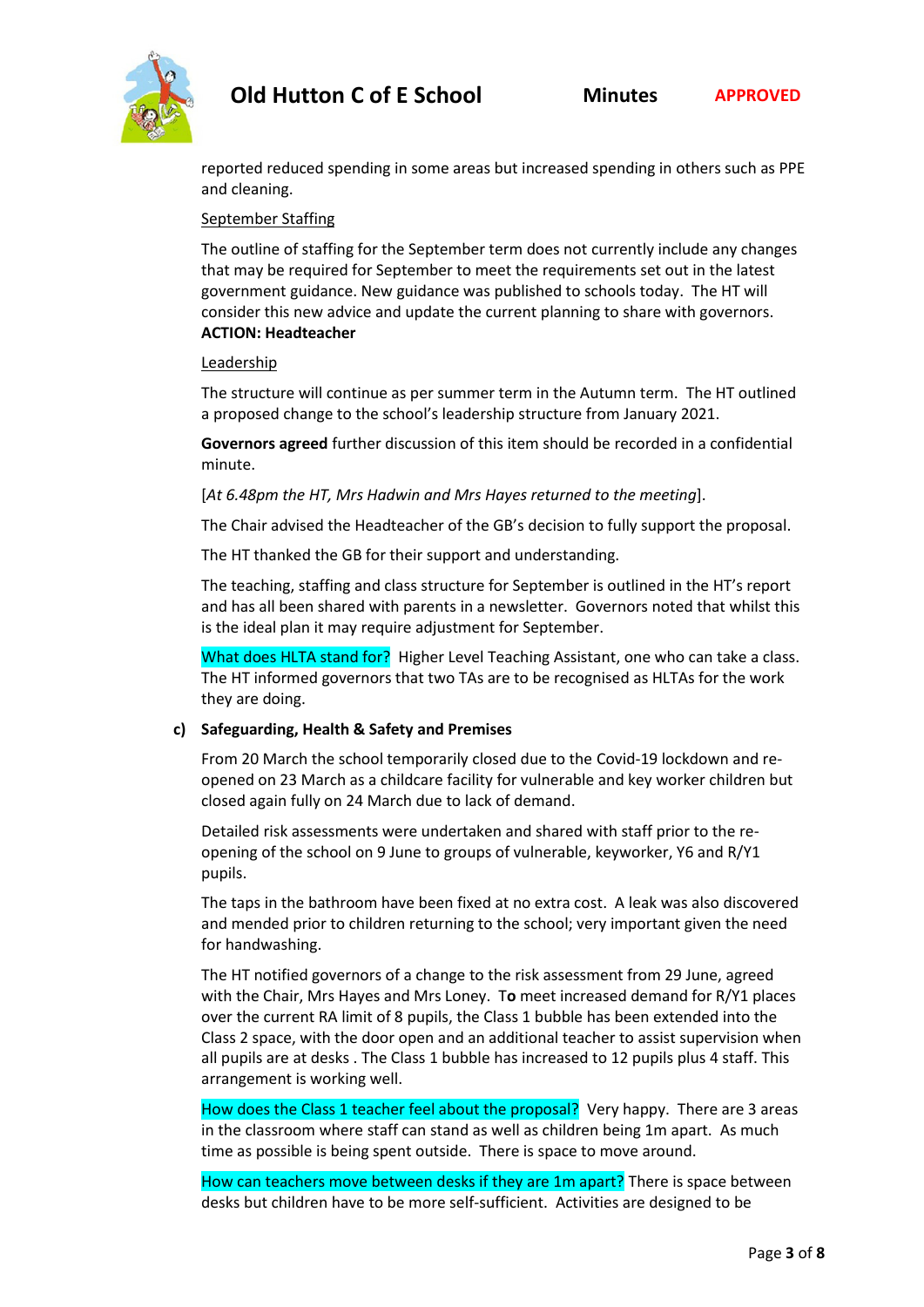

completed without adult intervention; children are responding well.

Is there an argument for EYFS to be on round tables in September? The HT responded there is but this is not included in the current guidance; all guidance is being followed well. The school must return to the full EYFS curriculum in September.

What change has been made due to changes to the social distancing guidance on 4 July (2m distancing to be reduced to  $1m+$ )? The HT proposed a further change to the risk assessment, increasing Class 1 capacity to 12 pupils. Class 4 could fit up to 17 pupils but must be limited to 15 to match guidance. This would free up Class 2 for another potential bubble of up to 12 pupils.

The HT proposed extending provision to offer some time to all children as a form of reinduction to school and as transition to their new classes next year. An updated version of the plan was circulated to governors shortly before the meeting and shared during the meeting.

The school needs to continue providing education for cohorts currently attending and also needs to accommodate additional requests for key worker children. Currently 3 staff are allocated per bubble with additional staffing support for younger children at lunchtime. Staff and children cannot change between bubbles. A member of staff would have to leave a week between each bubble were they to change. Different groups go into different classrooms and would require deep cleaning between bubbles.

The HT has mapped out plans for each year group and will discuss deep cleaning requirements with the cleaning team:

Invite Year 4 to come in for 2 days. Data indicates they require support and some children in this year group have not accessed much online work. The anticipated uptake would be 12 pupils.

Y6, all 15 pupils would be invited into school for Thursday 15 July the last day of school and could join the Class 4 bubble.

Induction for new Reception children will take place on 2 days during the first week back in September. They will attend mornings only for induction that would normally have happened in in the summer term. Mrs Hayes and the team have created a special page for this group on Google Classroom and have been doing some online induction and liaison with parents. Almost all families have been participating but 3 more need to join. 6 children will attend on Thursday in  $1<sup>st</sup>$  week of term and another 6 children on Friday. A child with an EHCP will attend both days.

Governors discussed all the above proposals for return/transition/induction days and agreed that if staff feel this is worthwhile, they will support it. A parent governor stated that even 2 days' attendance in the summer term would be a huge benefit to the children.

**Governors unanimously agreed** the proposal to extend school opening.

A letter will be sent out to parents on 3 July with a request to respond as soon as possible regarding these places.

## **d) After School Club**

A leaving teacher is taking on the role as After School Leader. This is a good development as the teacher has a good relationship with families and knows the children well.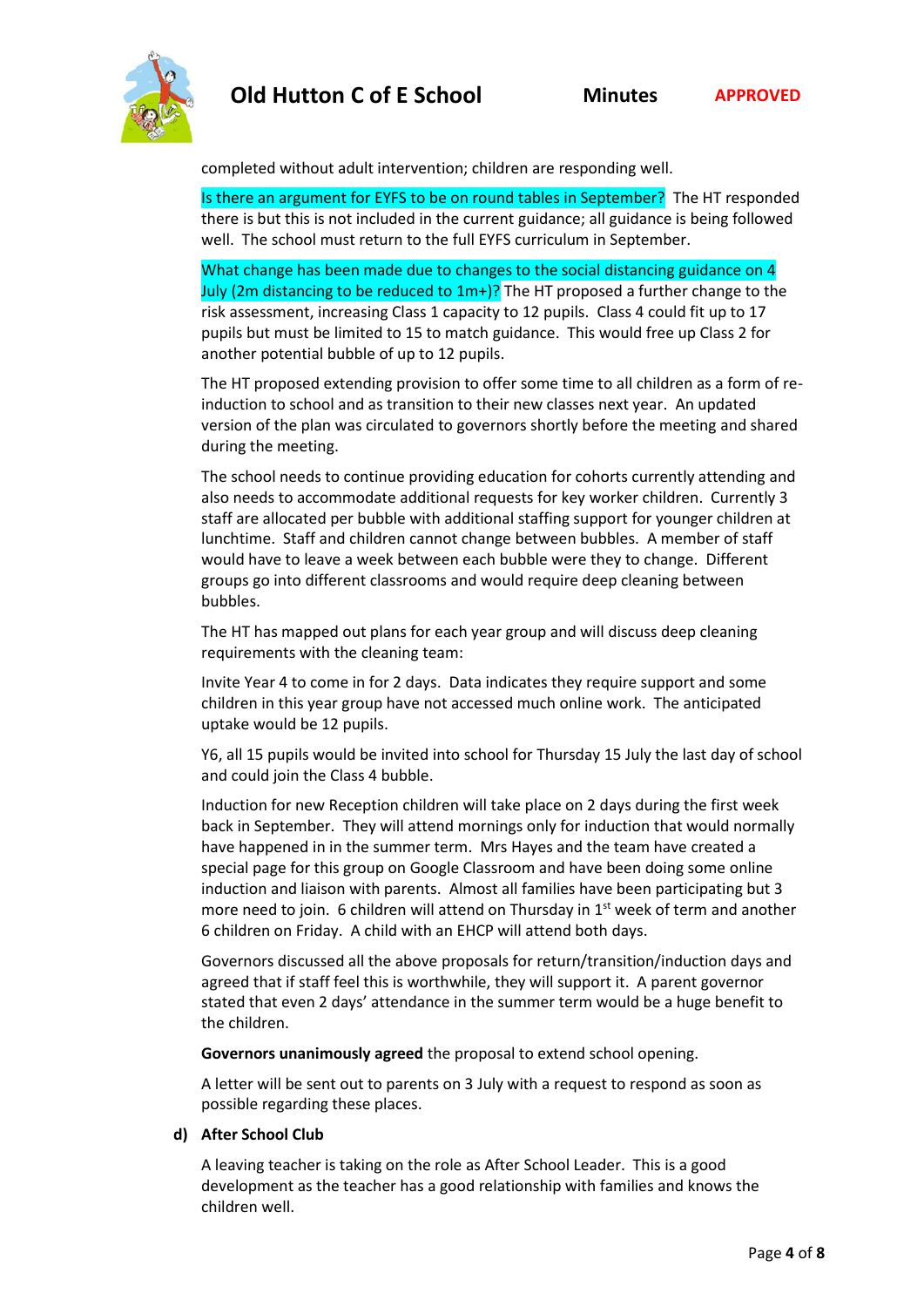

#### **e) Sports provision**

The HT reported Sports Premium (SP) funding is likely to cease at the end of 2020/21. This has previously been a huge benefit, initially £8k, then £16k which is fully used to cover all PE, outdoor, yoga, and forest school opportunities. All of these activities are included in the budget for at least another 12mths but with the hope they will be able to continue in some form in future helped by additional income, the school fund, and the carry-forward from last year's sports fund. Activities may be slightly different in September, but the latest guidance does state that peripatetic staff may be used.

What music provision will be available? The HT reported that Cumbria music providers are happy to continue weekly class teaching and hopefully all our other usual peripatetic staff will be too. The school is trying to find some alternative flute provision as the flute teacher has now left her peripatetic role.

#### **f) Home learning**

Google Classroom has made quite an impact. The school is lucky to have this platform and the skills of the IT lead. The guidance states schools have to have and sustain a high-quality learning platform that is ready and available. There is concern that not every child has access to it and consideration may need to be given to consider how to expand access.

The children who have returned to school appear to be thriving.

How have staff responded to the partial re-opening? The AHT responded there is a very good, happy and relaxed feeling in school. The HT added that all staff who have returned have commented that it has been good to get back into school. Arrangements are working well; even the youngest children are following the rules really well with a few reminders. They are happy children who want to come to school. Whilst there is national concern around catch up and children's progress going backwards, those who have returned to OHS do not appear to have significant gaps including children with SEND. They are benefitting from extra tuition, role modelling and one-to-one support.

## **g) Pupil progress data** – Spring 2020

A copy of the Spring assessment results was circulated in advance of the meeting; these are the final assessments of 2019/20. Teachers are currently writing reports based on these assessments.

- Y6 results are very good, with children achieving or exceeding expectations at the expected standard and most also at greater depth (GD). Most individual targets for SATs were achieved or exceeded by the end of the Spring term. If this had been the final outcome for the pupils many would have achieved excellent progress. It is disappointing that there will be no SATs outcomes. These assessment results will be used for internal tracking.
- Y5 have very good achievement in all subjects at GD, which is also good for all year groups except Y4. At the expected standard, there is a slight dip for Y5 in Reading, and achievement is just below in Maths. There is a broad range of ability in Y5; pupils will be targeted for catch-up as they start Y6.
- Y4: although assessment results for the cohort are lower than expected standards in Writing and Maths and at GD, all children are progressing and have improved since the previous term's assessments. Good results for Reading. Retaining the same teacher for Y5 provides continuity as she knows exactly where they need to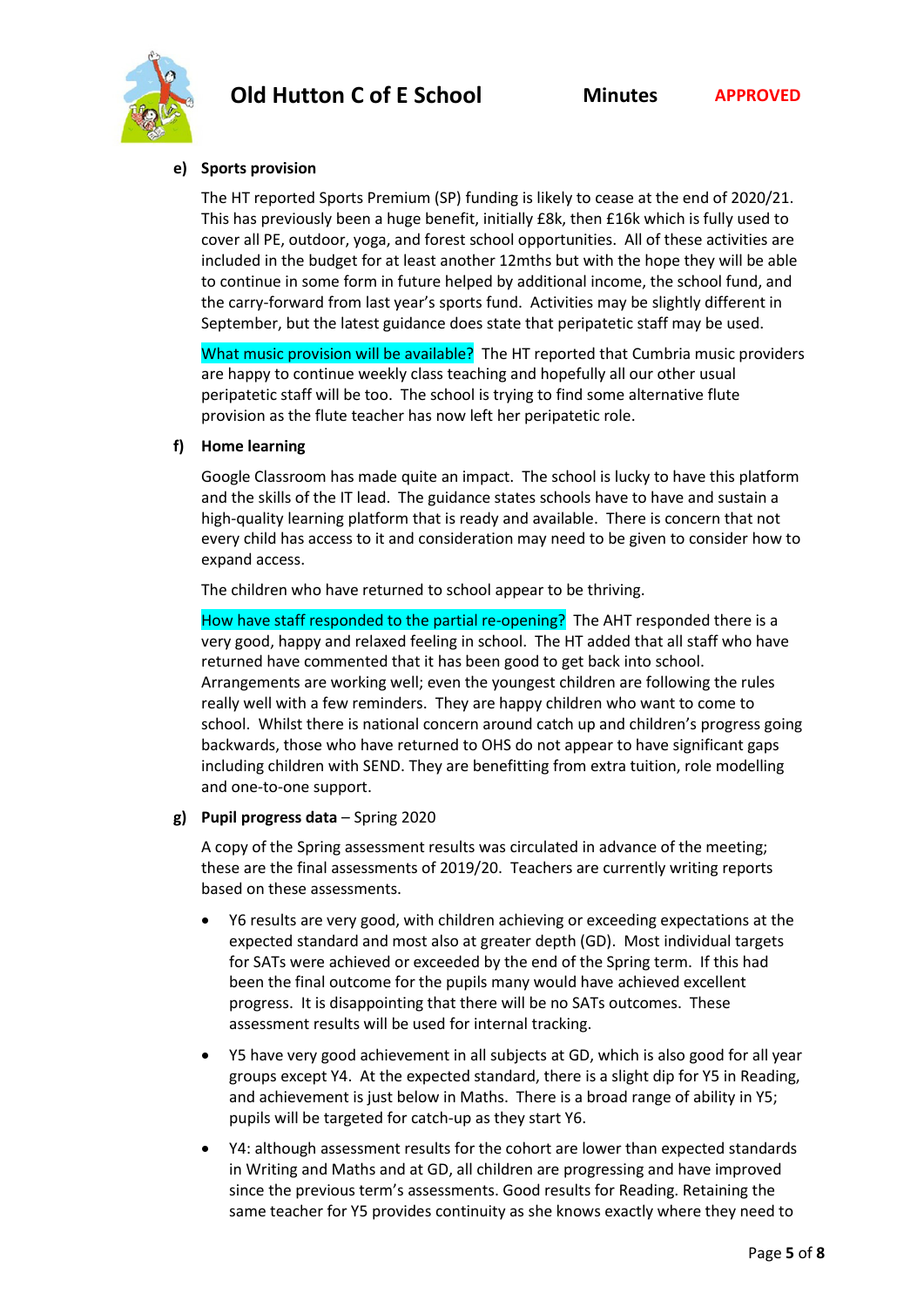be next year, and they will be able to catch up.

- Y3 assessment results are very good.
- In Y2 SATs prediction comparisons, all pupils met or are within the target, just not at GD for combined Reading + Writing + Maths, but this is unsurprising as children have not had the summer term to develop.
- Y1 results are good at expected standards but below at GD in Writing and for R+W+M combined. Again, this is due to lacking the benefit of further development in the summer term when they often make their greatest progress; it is also more challenging to achieve GD at a younger age.
- EYFS were on track but have not finished Early Years Foundation Stage curriculum. The new Y1/Y2 teachers will need to complete the EYFS learning goals with them before embarking onto the National Curriculum (NC).

Next year's targets will be based on these assessments and teachers will identify those who also need to catch up on return in September.

Governors had no questions on data.

## **h) Progress towards SDP 2019-20 priorities**

The HT summarised impact and progress made towards the priorities on the Development Plan.

## Priority 1: Wellbeing

Much has been done towards this objective and progress is outlined in the HT's Report. The Rev Whittaker observed the comments and interaction on the Spiritual Space on Google Classroom have been positive. Teachers have been making weekly/fortnightly contact with families. Has contact been made with families of children not engaging in online learning? Yes. Some families are reluctant to be contacted but staff are aware of them and targeting them to come into school for induction before the end of term.

Staff contact has been sustained and staff morale kept going. The HT reported the staff team has been amazing in supporting her and thanked the GB for their support.

## Priority 2: Maintain achievement at Greater Depth (Writing/Maths/RWM focus)

See discussion regarding data at 20/43g – good impact seen across school of work towards this priority.

## Priority 3: Vulnerable Pupils/SEND

Summer re-opening of school has included focus on vulnerable/SEND provision, with some very good impact. The current list of vulnerable pupils will be reviewed and more pupils added for additional monitoring in the autumn term.

## Priority 4: Church School (diversity/RE)

In addition to Spiritual Space, worship has continued in remote form via Google Classroom. RE work has also been available on the learning platform.

## Priority 5: Curriculum & distributed leadership

Staff have been working on curriculum development whilst not in school and have made more progress than otherwise may have been possible. All revised medium and long-term plans will be in place by the end of the autumn term.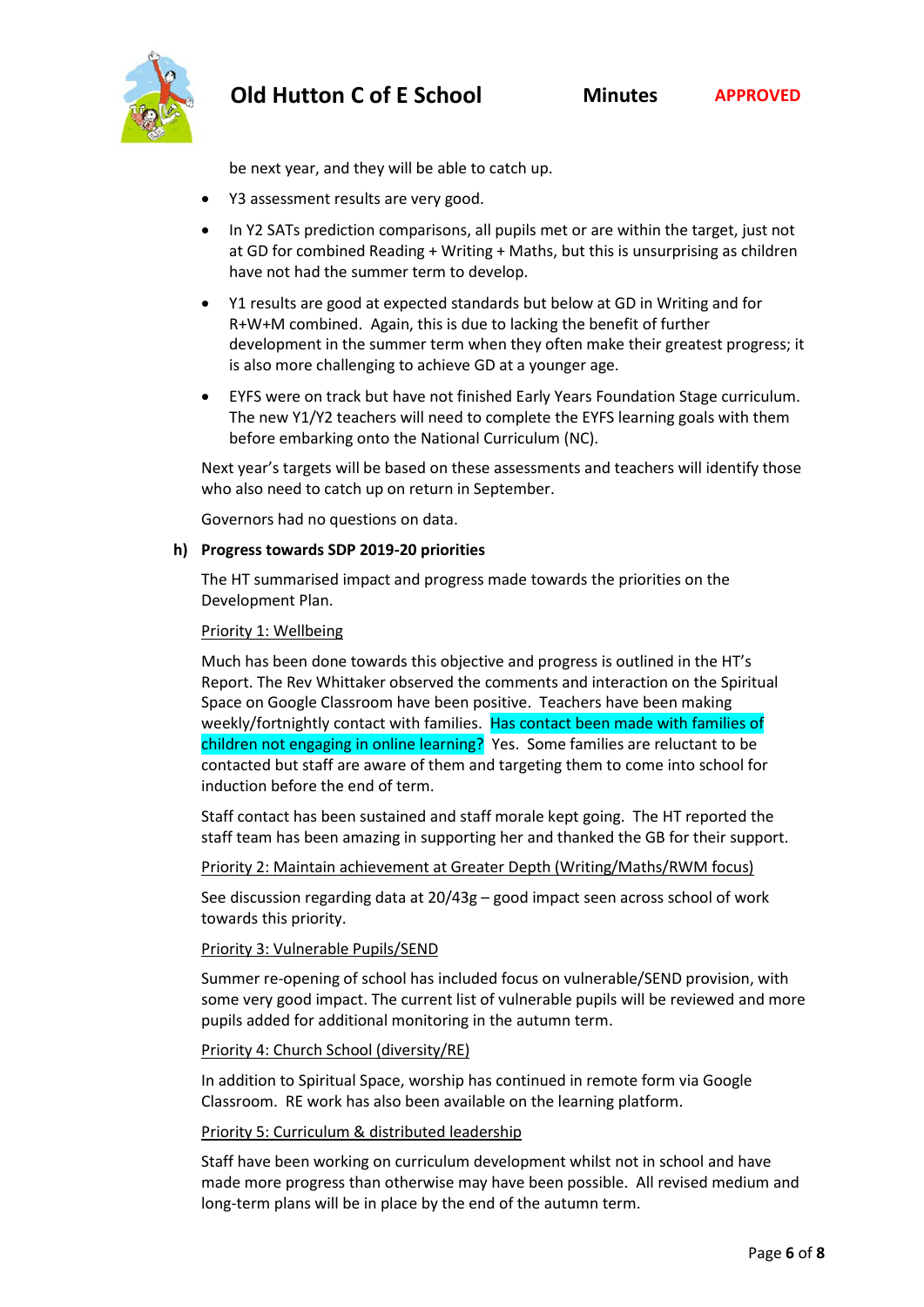

#### **20/44 September recovery plan**

The HT circulated a copy of the latest government guidance to governors today as soon as it arrived. An earlier brief version of plans for September was also circulated.

Governors noted:

- Much has been left to schools to decide.
- All pupils are expected to return.
- Peripatetic and shared staff may come back into schools.
- The advice suggests staggered starts and finishes to the school day, with no visitors in school. Breaks and lunchtimes would be staggered.
- For adults, the possibility of people being within 2m of each other for more than 15mins must be minimised.
- There is the need for continuing caution and risk assessment.
- Government will review these plans by 11 August.

The HT aims to have draft plans ready before the end of term, so that they and the risk assessment can be shared with staff before the start of the summer holidays. The HT wishes to avoid bringing staff into school during the holidays.

The HT explained any time lost due to staggered starts and finishes must be compensated by reduced break times*.* Will staff have to be split into shifts? The HT responded suggested timings would fit in with current time frame of the school day. A 10-minute staggered start time is currently working. **Governors agreed** 15-minute staggered start times could be more realistic and agreed that a letter with clear explanations and expectations should be sent to parents. The HT added that in September social distancing will presumably be 1m rather than 2m. The HT believes entry times could be staggered over a 1-hour period. Regarding siblings, entry time will be based on the youngest child's entry time.

Can we fit 30 children in Class 3 with 3 adults and no sink? The AHT responded with continuous cleaning, which may be at extra cost, this is possible. The HT stated more cleaning advice is due to come out before the end of term. There will be a routine of increased regular handwashing and sanitising of hands.

How easy would it be to install a sink in this classroom which is adjacent to the toilets? This could be considered.

Could additional learning space be found in other local buildings? The HT explained the guidance specifically says not to go to other buildings. Governors discussed the potential space in the Village Hall, which has wi-fi but would require regular cleaning. This would be complicated by any evening use by local clubs etc. Governors agreed that logistically this is unlikely to be an option.

The guidance suggests continuing with breakfast and after school club provision in bubble groups. Governors discussed whether this was feasible.

The LA may produce a further risk assessment for schools to adapt or schools may be required to adapt the existing risk assessment. This will need to be agreed by the governing body when known.

**Governors agreed** the HT and staff should put together a plan for governors to consider before the end of term. **ACTION: Head teacher**

**Governors agreed** that rather than another site visit which could potentially compromise a classroom, an additional virtual meeting would be held on Wednesday 15 July at 6.30pm, following a virtual staff meeting on Monday 13 July organised by the AHT. The Clerk is not